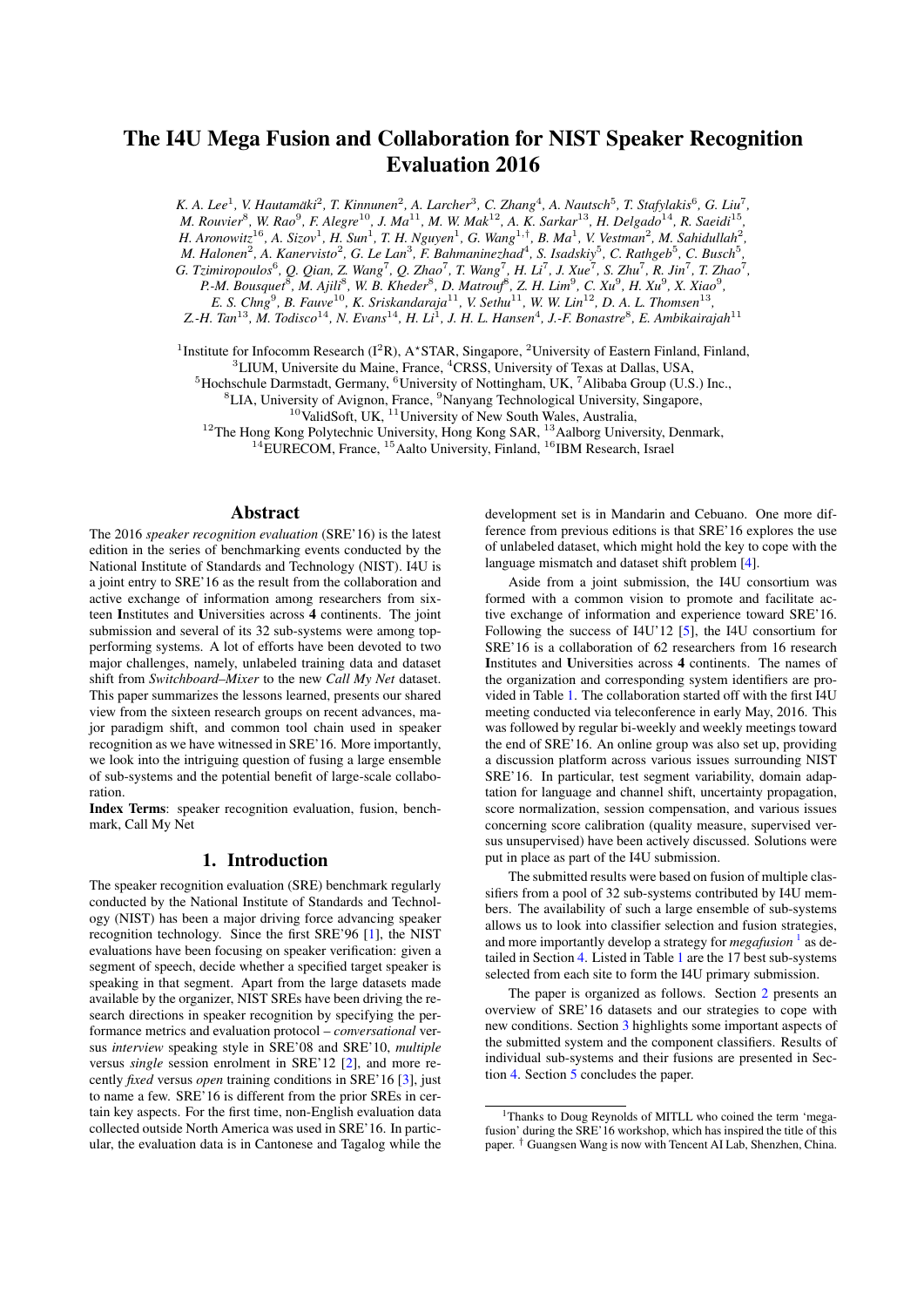<span id="page-1-0"></span>Table 1: *Component classifiers and their assigned system indexes used for I4U primary submission.*

| <b>Sys</b> | <b>Feature and classifier</b>    | <b>Site</b>      |
|------------|----------------------------------|------------------|
| 1          | PNCC IV-PLDA + GMM-UBM           | AAU              |
| 2          | MFCC IV-SVM                      | Alibaba Inc      |
| 3          | MFCC IV-PLDA                     | CRSS, UTD        |
| 4          | MFCC IV-PLDA                     | CRSS, UTD        |
| 5          | MFCC IV-SVDA-PLDA                | CRSS, UTD        |
| 6          | <b>ICMC IV-PLDA</b>              | <b>EURECOM</b>   |
| 7          | MFCC IV-PLDA + Quality Meas Func | <b>HDA</b>       |
| 8          | MFCC IV-PLDA                     | $I^2R$           |
| 9          | Tandem DNN IV-PLDA               | $I^2R$           |
| 10         | <b>MFCC DNN I-vector</b>         | <b>LIUM</b>      |
| 11         | Tandem IV-PLDA                   | NTU              |
| 12.        | MFCC IV-PLDA                     | <b>HK Poly U</b> |
| 13         | MFCC IV-PLDA                     | UEF              |
| 14         | MFCC IV-PLDA                     | EET, UNSW        |
| 15         | PLP IV-PLDA                      | ValidSoft        |
| 16         | MFCC DNN IV-PLDA                 | Nottingham       |
| 17         | MFCC IV-PLDA                     | LIA              |

## 2. Train, development, and test sets

<span id="page-1-1"></span>To build and evaluate a speaker recognition system, three disjoint datasets are required for *training*, *development*, and *test*, respectively. In the context of NIST SREs, the training and development sets are usually released at a much earlier date than the test set (a.k.a the *evaluation* set), which the participants have to process and submit their system outputs (in the form of loglikelihood scores) in a limited period of time.

Similar to previous evaluations, the emphasis of SRE'16 has been on conversational telephone speech recorded from the public telephone system (e.g., cell phone, landline). Table [2](#page-1-3) shows the list of corpora we used in I4U for the core task of SRE'16. In particular, the training set constitutes data used to train the *universal background model* (UBM) [\[6\]](#page-4-5), *deep neural network* (DNN) to predict senone target [\[7,](#page-4-6) [8,](#page-4-7) [9\]](#page-4-8), i-vector extractor [\[10\]](#page-4-9), linear discriminant analysis (LDA), probabilistic LDA (PLDA) [\[11,](#page-4-10) [12,](#page-4-11) [13\]](#page-4-12) and other parametric models found in most state-of-the-art systems, as in those top performance systems with I4U. It is worth mentioning that *Switchboard 1* (Swb 1) and the two *Fisher* corpora come with transcription which is required in training DNN [\[14,](#page-4-13) [15\]](#page-4-14), or *splice time delay DNN* (TDNN) [\[16\]](#page-4-15), to produce frame-level senone label and to extract deep bottleneck features [\[9,](#page-4-8) [17\]](#page-4-16). The *Fisher* corpora were also used for UBM training in some of I4U systems. Very specific to I4U was that we set aside SRE'10 and SRE'12 data for development and experiment purposes instead of including them in the training set. This setting allows us to validate the results across multiple validation and test sets.

Different from previous evaluations, the test data of SRE'16 consists of speech utterances spoken in Tagalog and Mandarin instead of English in previous evaluations. Also, the test segments have varying duration ranging from 10 to 60 seconds. These changes introduce two new challenges to SRE'16:

- i. *Dataset shift* between the training and test sets due to language mismatch and differences in data collection infrastructure (e.g., telephone network, front-end devices).
- ii. *Test duration variability* where test duration is uniformly distributed from 10 to 60 seconds.

The SRE'16 test data is a subset of the on-going *Call My Net* speech collection by the Linguistic Data Consortium (LDC). The changes from the Switchboard and Mixer datasets used in the previous SREs to the new *Call My Net* is cast as a dataset shift problem. In this regard, we found the *inter dataset variability compensation* (IDVC) [\[4\]](#page-4-3) to be extremely effective in dealing with this problem. On the other hand, the duration variability was accounted for with the use uncertainty propagation [\[19\]](#page-4-17) and variance compensated length-norm [\[20\]](#page-4-18) for i-vector PLDA system. Most sub-systems developed in I4U were equipped with the dataset and duration compensation techniques mentioned above.

Also shown in Table [2](#page-1-3) is the development set consisting of speech utterances spoken in Cebuano and Cantonese drawn from the same *Call My Net* collection as the test set. A small *unlabeled* set in Tagalog, Mandarin, Cebuano, and Cantonese was made available with an intention to bridge the gap between the development and test sets. Numerous efforts and discussion among I4U members have focused on the use of the unlabeled set for score normalization and calibration.

<span id="page-1-3"></span>Table 2: *List of telephone speech copora partitioned into training, development, and test sets used in I4U for SRE'16.*

| <b>Partition</b> | <b>Corpus</b>         | Language           |  |
|------------------|-----------------------|--------------------|--|
|                  | SRE'04-05-06-08       |                    |  |
|                  | Swb-2 Phase II & III  | English            |  |
|                  | Swb-Cell Part $1 & 2$ |                    |  |
| Training         | Fisher $1 & 2$        | English            |  |
|                  | Swb-1 Release 2       | (with transcript)  |  |
|                  | CallMyNet-Unlabeled   | Cebuano, Mandarin  |  |
|                  |                       | Tagalog, Cantonese |  |
| Development      | CallMyNet-Dev         | Cebuano, Mandarin  |  |
|                  | SRE'10, SRE'12        | English            |  |
| <b>Test</b>      | CallMyNet-Test        | Tagalog, Cantonese |  |

## 3. Recognition systems

<span id="page-1-2"></span>Table [3](#page-2-1) shows the key features of 17 systems used to form the I4U'16 primary submission. At the core of all the sub-systems listed in Table [3](#page-2-1) is the i-vector approach [\[10\]](#page-4-9), which represents the current mainstream technique in text-independent speaker recognition. At the i-vector extraction stage, we have subsystems that use either GMM or DNN posteriors [\[7,](#page-4-6) [8\]](#page-4-7) for frame alignment (i.e., the role of the UBM). Except for Sys2 that uses *support vector machine* (SVM), PLDA was used to handle session variability and as the scoring back-end in all other subsystems. In addition, a rich set of acoustic feature extraction including MFCC, PLP, PNCC (*power normalized cepstral coefficients*) [\[23\]](#page-4-19), tandem feature [\[24,](#page-4-20) [25\]](#page-4-21), and the recently proposed ICMC (*infinite impulse response constant Q mel-scaled cepstral coefficients*) [\[26\]](#page-4-22) were used at the front-end. Among these, MFCC remains the most commonly used acoustic features. Also, a vast majority of our sub-systems use energy-based voice activity detector (VAD) in view of its simplicity and effectiveness. Other options for VAD that have been adopted are (i) VQ-VAD [\[21\]](#page-4-23) in Sys1 and Sys14, (ii) speech/non-speech probabilities inferred from the DNN senone posterior in Sys9, and (iii) two-channel VAD [\[22\]](#page-4-24) in Sys12.

*Increased Complexity*: We observed a general trend in using higher dimensional feature vector and a larger UBM. From Table [3,](#page-2-1) the input dimensionality of acoustic features ranges from 39 to 139 with majority of the systems settle at 60. The socalled *tandem features* used in Sys9 and Sys11 were formed by concatenating MFCC and *deep bottleneck feature* (DBF) lead-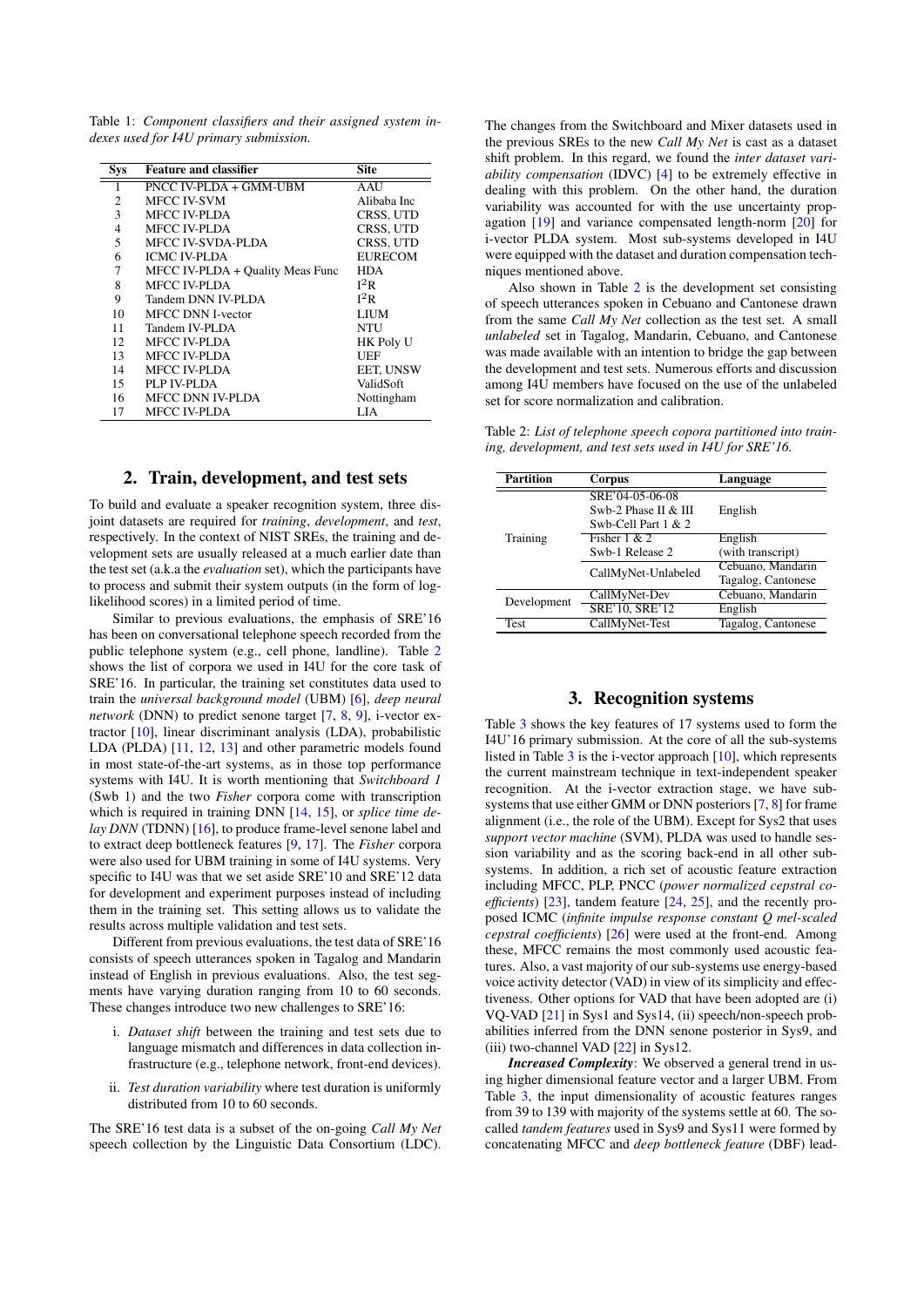<span id="page-2-1"></span>Table 3: *List of 17 systems used to form the I4U primary submission to SRE'16, their key features at the front-end, the classifier, unlabeled data, and toolkits that have been used.*

| <b>Sys</b> | Features, dim                            | VAD                  | <b>UBM</b> type, size | IV dim | <b>Unlabeled data</b>  | <b>Classifier</b> | <b>Toolkit</b>     |
|------------|------------------------------------------|----------------------|-----------------------|--------|------------------------|-------------------|--------------------|
|            | $\text{PNCC}+\Delta + \Delta\Delta$ , 39 | $VO-VAD [21]$        | GMM, 512              | 400    | UBM, t-norm            | <b>PLDA</b>       | Alize, Bob         |
|            |                                          |                      |                       |        | Mean replace           |                   |                    |
| 2          | $MFCC+\Delta+\Delta\Delta$ , 60          | Energy-based         | DNN, 3859             | 600    | SVM -ive samples       | <b>SVM</b>        | Kaldi, LibSVM      |
| 3          | $MFCC+\Delta+\Delta\Delta$ , 60          | Energy-based         | GMM, 2048             | 600    | Mean subtraction       | <b>PLDA</b>       | Kaldi              |
| 4          | $MFCC+\Delta+\Delta\Delta$ , 60          | Energy-based         | GMM, 2048             | 600    | Mean subtraction       | <b>PLDA</b>       | Kaldi, MSR toolkit |
| 5.         | $MFCC+\Delta+\Delta\Delta$ , 60          | Energy-based         | GMM, 2048             | 600    | Mean subtraction, SVDA | <b>PLDA</b>       | Kaldi              |
| 6          | ICMC+ $\Delta + \Delta\Delta$ , 60       | Energy-based         | GMM, 2048             | 600    |                        | <b>PLDA</b>       | Inhouse            |
| 7          | $MFCC+\Delta+\Delta\Delta, 39$           | Energy-based         | GMM, 4096             | 600    | Mean subtraction       | 2Cov, PLDA        | SideKit, BOSARIS   |
| 8          | $MFCC+\Delta+\Delta\Delta$ , 60          | Energy-based         | GMM, 2048             | 600    | <b>IDVC</b>            | <b>PLDA</b>       | Kaldi              |
| 9          | Tandem, 137                              | <b>DNN</b> Posterior | DNN, 2395             | 400    | <b>IDVC</b>            | <b>PLDA</b>       | Kaldi, SideKit     |
| 10         | $MFCC+\Delta+\Delta\Delta$ , 60          | Energy-based         | DNN, 2304             | 400    | Mean replace           | <b>PLDA</b>       | SideKit, Theano    |
| 11         | Tandem, 90                               | Energy-based         | GMM, 2048             | 400    | <b>IDVC</b>            | <b>PLDA</b>       | Kaldi              |
| 12         | $MFCC+\Delta+\Delta\Delta$ , 60          | Two-channel          | GMM, 512              | 300    | UBM, t-norm, z-norm    | <b>PLDA</b>       | Inhouse            |
|            |                                          | <b>VAD</b> [22]      |                       |        | Mean subtraction       |                   |                    |
| 13         | $MFCC+\Delta+\Delta\Delta$ , 60          | Energy-based         | GMM, 1024             | 600    | <b>IDVC</b>            | <b>PLDA</b>       | <b>MSR</b> toolkit |
| 14         | $MFCC+\Delta+\Delta\Delta$ , 39          | VQ-VAD $[21]$        | GMM, 2048             | 600    | Mean replace           | <b>PLDA</b>       | Inhouse            |
| 15         | $PLP + \Delta + \Delta\Delta$ , 50       | Energy-based         | GMM, 512              | 600    | Mean replace           | <b>PLDA</b>       | Inhouse            |
| 16         | $MFCC+\Delta+\Delta\Delta$ , 60          | Energy-based         | DNN, 2304             | 600    | Mean subtraction       | <b>PLDA</b>       | SideKit            |
| 17         | $MFCC+\Delta+\Delta\Delta$ , 60          | Energy-based         | GMM, 4096             | 400    | <b>IDVC</b>            | <b>PLDA</b>       | Alize              |

ing to a dimensionality of around a hundred. The size of the UBM increases tremendously from the typical value of 512 in SRE'12 [\[5\]](#page-4-4) to 2048 being commonly used in SRE'16. Notably, those large UBMs used in Sys2, Sys9, Sys10, and Sys16 are based on DNN and trained in a supervised manner to predict senone targets. Compared to previous evaluations, the increased complexity was made possible by advances in deep learning and also the availability of increasingly powerful computers.

*Embracing Deep Learning*: An emerging trend that we have observed is the adoption of deep learning technique. Though we did not observe a remarkable performance boost in general, as in other speech applications [\[14,](#page-4-13) [15,](#page-4-14) [27\]](#page-4-25), there are a handful of our sub-systems (six out of seventeen in Table [3\)](#page-2-1) that have successfully incorporated deep learning in one form or another: (i) *Deep bottleneck feature (DBF)* in Sys9, (ii) *Stacked bottleneck feature* in Sys11, (iii) *DNN posterior* in Sys2, Sys9, Sys10, Sys16, (iv) *Splice time delay DNN (TDNN)* [\[16\]](#page-4-15) in Sys2, and (v) *Denoising autoencoder* in Sys14. For the bottleneck features in Sys9 we used a DNN with seven hidden layers each having 1024 hidden units except for the third layer with only 80 units. The DBF was extracted from this layer and concatenated with MFCC forming the tandem feature. The stacked bottleneck features used in Sys11 were obtained by feeding the DBF to another DNN [\[28,](#page-4-26) [29\]](#page-4-27). Another use of DNN is to replace the GMM posterior for frame alignment as proposed in [\[7,](#page-4-6) [8,](#page-4-7) [9\]](#page-4-8). This was adopted in four sub-systems as shown in Table [3,](#page-2-1) where the entries to the UBM type are denoted as DNN. Finally, Sys14 explores the idea of transforming i-vectors of noisy short utterances to clean long utterances using denoising autoencoder [\[31\]](#page-4-28). The implementation details can be found in I4U system description [\[32\]](#page-4-29) and the references therein.

*Dataset Shift*: The DNNs used to generate DBF and frame posterior probabilities were trained in supervised manner, which required orthographic transcription. As shown in Table [2,](#page-1-3) transcribed data is only available in English which exhibits a slightly difference phonetic coverage than the development and test sets in Cebuano/Tagalog and Mandarin/Cantonese. Also, the PLDA trained on the *Switchboard* and *Mixer* datasets might have modeled a distribution different from that of the test ivectors. This could be cast as a dataset shift problem. One simple solution is to replace the mean vector of the PLDA with the global mean estimated from the unlabeled in-domain data (see

Table [2\)](#page-1-3), or equivalently, subtract the global mean (estimated from the unlabeled set) from the test i-vectors. A more elaborate solution is the IDVC (*inter-dataset variability compensation*) [\[4\]](#page-4-3) which removes the low-rank subspace corresponds to the local means estimated from various datasets. IDVC was implemented in Sys8, Sys9, Sys11, Sys13, and Sys17. Another effective way of using the unlabeled data is score normalization as in Sys1 and Sys12. In addition, *support vector discriminant analysis* (SVDA) [\[18\]](#page-4-30) performed well in Sys5 for compensating this mismatch by incorporating unlabeled in-domain data without using any pseudo labels.

*Tools*: Also listed in Table [3](#page-2-1) are various open-source toolkits used in developing the I4U systems. More than half of the systems use the Kaldi toolkit. Apart from i-vector extraction, Kaldi was also used to implement and train DNN for extracting bottleneck features and senone posteriors. Readily available Kaldi scripts tailored for SRE tasks have made fast prototyping relatively easier than before and therefore promote wider adoption. Other popular tools utilized by I4U consortium members are *SideKit* [\[33\]](#page-4-31), *Alize* [\[34\]](#page-4-32), *MSR toolkit* [\[35\]](#page-4-33), and *BOSARIS* [\[36\]](#page-4-34) which were developed more specifically for speaker recognition, and *LibSVM* [\[37\]](#page-4-35), *Bob* [\[38\]](#page-4-36), Theano [\[39\]](#page-4-37) designed for general machine learning.

## <span id="page-2-0"></span>4. System and fusion performance

Considering that the I4U consortium had in total 32 base classifiers, an idea to use a classifier selection was clear from the beginning. To that end, we performed initially a 5-fold crossvalidation (CV) on the development set. Base classifier selection and whether pre-calibration of the scores was to be performed were decided using a 5-fold CV setting (recording average performance over folds). Pre-calibration showed systematically better results than without pre-calibration. In the selection setting, we experimented with many different ideas on how to fix the final subset of classifiers (noting that we started with 32 base classifiers). Final ensemble was selected using heuristic rule of using the best single systems (min  $C_{\text{primary}} < 0.7$ ) and one system from each site. This resulted in better crossvalidated results than using just the best systems. The base classifier results on Eval set are shown in Table [4.](#page-3-1) We show separately the performance on Tagalog (tgl) and Cantonese (yue),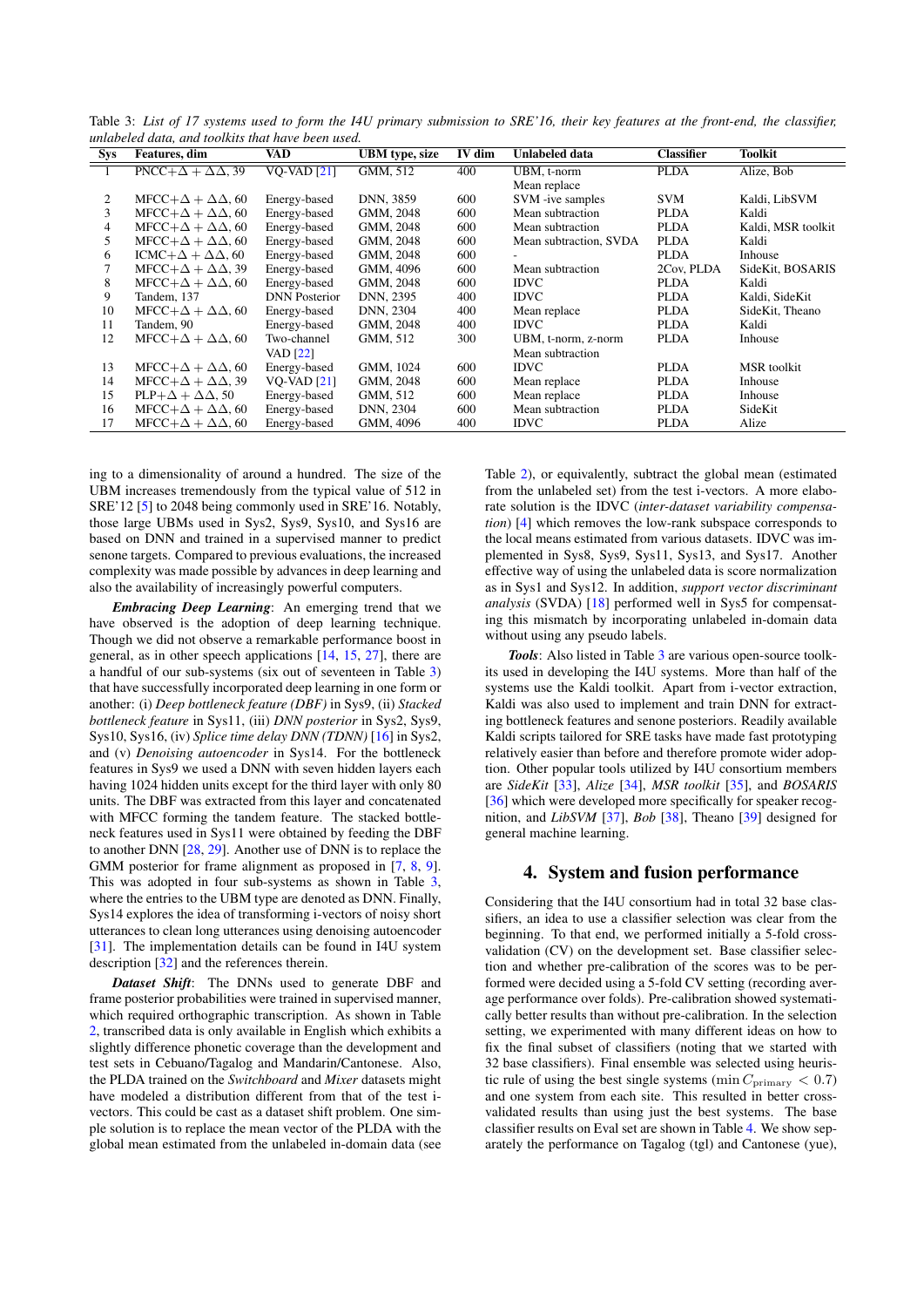<span id="page-3-1"></span>Table 4: *Base classifier performance and their fusions in terms of equal-error-rate (EER%) on Eval and Dev sets, shown separately for Tagalog (tgl), Cantonese (yue), Cebuano (ceb) and Mandarin (cmn) trials.*

|                | Eval set    |           | Dev set |                        |
|----------------|-------------|-----------|---------|------------------------|
| Sys.           | $EER$ (tgl) | EER (yue) |         | $\overline{EER}$ (cmn) |
| 1              | 36.96       | 36.85     | 24.00   | 13.82                  |
| 2              | 16.96       | 9.13      | 23.33   | 12.34                  |
| 3              | 18.16       | 9.46      | 22.33   | 12.84                  |
| $\overline{4}$ | 17.28       | 8.46      | 21.78   | 9.75                   |
| 5              | 15.85       | 7.10      | 22.50   | 9.83                   |
| 6              | 21.13       | 11.05     | 26.80   | 14.47                  |
| 7              | 17.38       | 8.81      | 23.35   | 10.68                  |
| 8              | 16.67       | 7.83      | 20.66   | 9.50                   |
| 9              | 16.21       | 7.62      | 24.08   | 10.79                  |
| 10             | 20.68       | 11.98     | 27.63   | 13.79                  |
| 11             | 18.30       | 9.07      | 25.00   | 10.12                  |
| 12             | 19.78       | 13.23     | 24.83   | 13.13                  |
| 13             | 21.20       | 12.71     | 27.05   | 14.47                  |
| 14             | 36.80       | 32.13     | 23.66   | 13.73                  |
| 15             | 19.83       | 9.70      | 22.25   | 12.38                  |
| 16             | 19.78       | 11.06     | 27.82   | 13.33                  |
| 17             | 16.73       | 7.91      | 23.04   | 10.39                  |
| Primary        | 12.94       | 5.03      | 17.70   | 6.70                   |
| Cont. 1        | 13.54       | 6.22      | 17.19   | 6.83                   |
| Cont. 2        | 13.93       | 5.60      | 15.53   | 5.90                   |

and notice immediately that Tagalog is remarkably harder set than Cantonese. Majority of the base classifier obtain around 20% EER on Tagalog and around 10% EER on Cantonese. Minimum is 15.85% and 7.10% EER for Tagalog and Cantonese, respectively. Also shown in the table are the EERs on Dev set by which the hyper-parameters for individual sub-systems were optimized. The Eval set is generally easier than the Dev set, where the EERs on Tagalog (tgl) and Cantonese (yue) are lower compared to Cebuano (ceb) and Mandarin (cmn), respectively. This is true for all base classifiers except for Sys1 and Sys14, which appear to be over-fit on the Dev set. Despite some base classifiers performing two times worse than the single best classifier, the fusion results consistently outperform the single best, which signifies the benefit of *megafusion* of a large ensemble of classifiers.

*The primary submission* fusion was designed so that we first pre-calibrated all 17 base classifiers, via minimizing the  $C_{\text{wlr}}$  cost, with  $p_{\text{tar}} = 0.01$ . Development set was used to estimate the scale and bias for all the base classifiers and then applied to the eval-set scores. Then the linear fusion parameters were estimated on the pre-calibrated scores using the same settings. We notice in the Table [4](#page-3-1) that this fusion strategy significantly improves in terms of EER compared to any single best base classifier.

*The first contrastive* system was based on the approach to focus on a smooth transition from minor to major languages. It consists of a trial-wise unsupervised calibration followed by a simple score averaging. To this end, we divided the unlabeled data (only the major language partition was used) into 5 subsets: 4 high-confidence language-gender subsets that account for about 60% of the data and a single subset containing the remaining utterances to be discarded. The purpose of our language-gender subsets was two-fold. Firstly, we used pairwise scores within each subset to train Gaussian classifiers for target and non-target distributions. Secondly, we used it to find subset-dependent log-likelihoods for each enrolment and test i-vectors separately. Summed log-likelihood scores for all ivectors within each trial was used to determine the subset label

<span id="page-3-2"></span>Table 5: *Performance of the primary and contrastive fusions on Eval set in terms of EER, Minimum and Actual*  $C_{primary}$ *. Each entry represents the Equalized and Unequalized performance metrics [\[3\]](#page-4-2).*

|                    |             | Evalset             |                     |
|--------------------|-------------|---------------------|---------------------|
| <b>Equalized</b>   | EER $(\% )$ | $C_{primary}$ (Min) | $C_{primary}$ (Act) |
| Primary            | 8.59        | 0.6392              | 0.8779              |
| Cont. 1            | 9.58        | 0.7538              | 0.7615              |
| Cont. $2$          | 9.28        | 0.7118              | 2.5538              |
| <b>Unequalized</b> | EER $(\% )$ | $C_{primary}$ (Min) | $C_{primary}$ (Act) |
| Primary            | 8.80        | 0.6328              | 1.0617              |
| Cont. 1            | 10.00       | 0.7473              | 0.8410              |
| Cont. $2$          | 9.60        | 0.7218              | 3.2037              |

of a trial and apply the corresponding calibration parameters.

*The second contrastive* system was based on the fusion of 32 base classifiers, where unwanted base classifiers were automatically removed. The scores were subjected to znormalization, where the z-norm parameters were learned from the dev set. We applied the OSCAR [\[40\]](#page-4-38) sparsity promoting regularization to the  $C_{\text{wlr}}$  objective. We notice in Table [4](#page-3-1) that OSCAR based fusion system reaches the lowest EER on dev set, but on eval set the primary submission has a better performance.

*Calibration performance* of the primary and contrastive fusions are shown in Table [5.](#page-3-2) We contrast their performance in terms of *minimum* and *actual* DCF on the Eval set. We notice that only in Contrastive 1 fusion we achieved low calibration error (i.e., actual DCF is closer to the minimum DCF values) on Eval set which indicates a more effective use of unlabeled data in score calibration. We note that most of the base classifiers did not use unlabeled set in score normalization.

## 5. Conclusions

<span id="page-3-0"></span>This paper presents an overview of the recognition systems and their fusion developed for NIST SRE'16 by I4U consortium. The collaboration of 62 researchers from 16 research teams benefited all members during the preparation of robust speaker recognition systems. I4U submissions to SRE'16 encompass 32 sub-systems, each one of them presenting a high-end system involving several weeks or months of careful parameter optimization and data engineering. Even if such massive megafusion may be challenging to apply in real use cases, shared evaluation resources and fusion methodology are important tools to enable large-scale collaboration; it facilitates attacking a common challenge engineering goal with shared resources.

NIST SRE'16 was positioned to tackle a more open-ended problem commonly encountered in practical deployment – language mismatch, lack of labeled data, fast adaptation using limited/unlabeled data. To this end, dataset shift could be accounted for with mean compensation. It is also clear that unlabeled dataset could be used for UBM training and score normalization, which does not required labels.

#### 6. Acknowledgements

This work was partially funded by the German BMBF within the CRISP center and the Hesse state (project no. 467-15/09, 518/16-30), and by the European Commission in its framework programme Horizon 2020 under grant agreement no. 706668 (Talking Heads) and OCTAVE Project (#647850). The views expressed in this paper are those of the authors and do not engage any official position of the funding agencies.